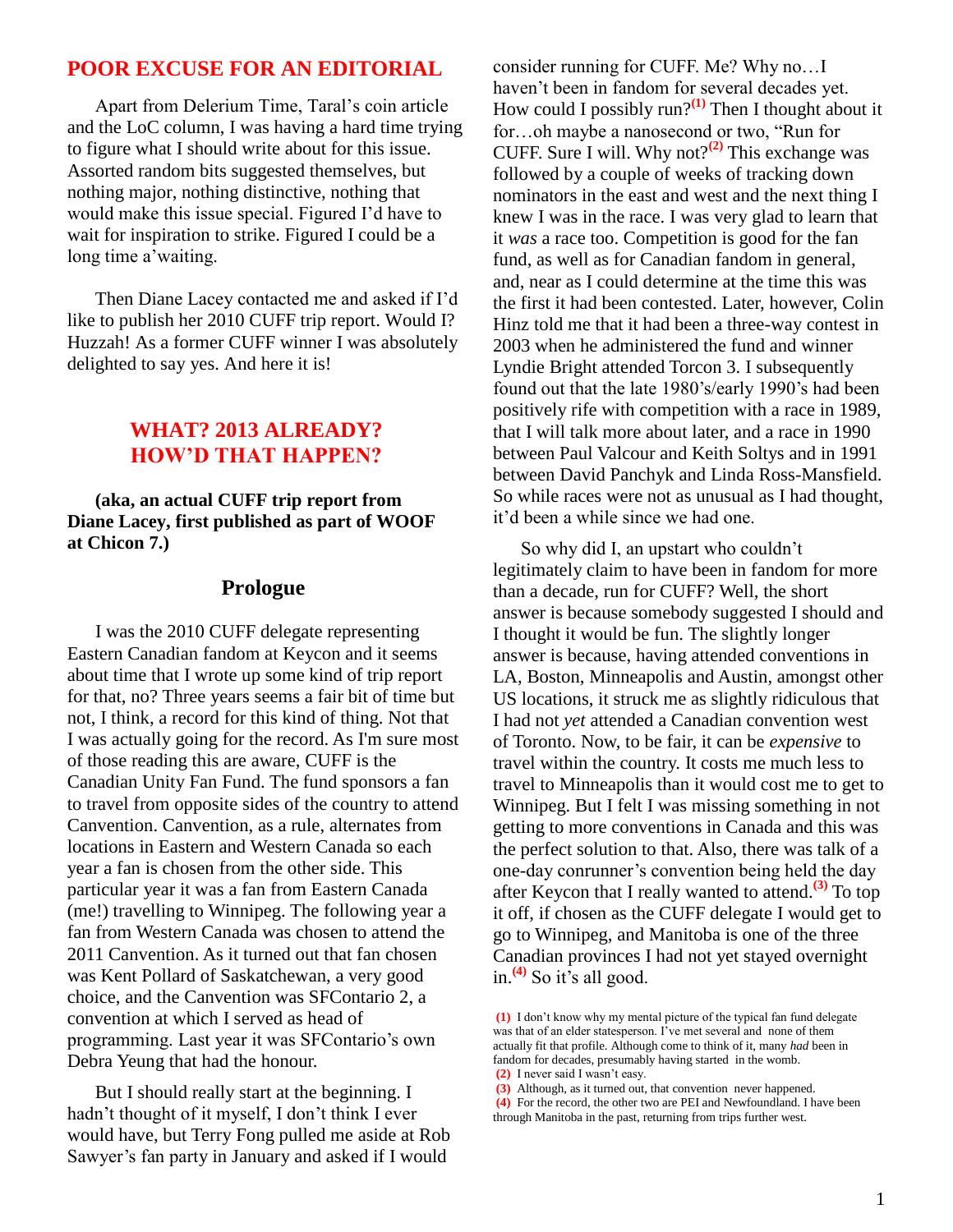## **A Brief(ish) History of CUFF**

| <b>Past CUFF Delegates</b> |                       |
|----------------------------|-----------------------|
| <b>Date</b>                | <b>Delegate</b>       |
| 1981                       | Mike Hall             |
| 1988                       | <b>Taral Wayne</b>    |
| 1989                       | <b>Robert Runte</b>   |
| 1990                       | Paul Valcour          |
| 1991                       | Linda Ross-Mansfield  |
| 1996                       | <b>Rene Walling</b>   |
| 1997                       | R. Graeme Cameron     |
| 1998                       | Lloyd Penney          |
| 1998                       | <b>Yvonne Penney</b>  |
| 1999                       | <b>Garth Spencer</b>  |
| 2000                       | <b>Sherry Neufeld</b> |
| 2001                       | <b>Murray Moore</b>   |
| 2002                       | <b>Colin Hinz</b>     |
| 2003                       | Lyndie Bright         |
| 2005                       | <b>Brian Davis</b>    |
|                            |                       |
| 2007                       | Peter Jarvis          |
| 2008                       | Lance Sibley          |
| 2009                       | LeAmber Kensley       |
| 2010                       | Diane Lacey           |
| 2011                       | Kent Pollard          |
| 2012                       | Debra Yeung           |

But before we get into it all  $-$  a history of CUFF for the uninitiated. Much of what follows is with sincere thanks to R Graeme Cameron and his Canadian Fancyclopedia.

### ( <http://efanzines.com/CanFan/> )

 Any errors are in my interpretation and not due to his writings in any way.

 The Canadian Unity Fan Fund was established in 1981, by members of the Ontario SF Club (OSFiC) in Toronto, in an effort to bring Canadian fans closer

together. Bob Webber proposed it first, and donated \$25 to the fund that was then matched by OSFiC. Robert Runte, the 1989 delegate, was originally declared the delegate, but was unable to attend the convention. The first CUFF delegate therefore, was Mike Hall, who attended Torque 2, held in Toronto in July 1981. Rumour has it that Mike was declared the CUFF winner out ot the blue while attending the convention and the \$50 fund was pushed into his hand. According to Graeme, Mike Hall was "one of the members of the Edmonton SF and Comic Art Society well-known in the 1970s and 1980s as fan publishers. ESFCAS members started several APAs and personal fanzines, the clubzine *Neology*, the collective fanzine *The Monthly Monthly*, and the Alberta regional convention, NonCon. Mike published Robert Runte's Canadian newszine *New Canadian Fandom* and, for a time, Garth Spencer's *Maple Leaf Rag*. His trip report appeared in *New Canadian Fandom* #1:2/3, June-Sept. 1981." It was Mike that started the rather erratic tradition of publishing a trip report detailing a CUFF delegate's adventures that I'm trying, somewhat belatedly, to continue with this report.

 As the table shows there were no further candidates until 1987 when Mike Wallis, then chair of Ad Astra, announced an initiative to revive CUFF and connect it with Canvention. It was also decided that Canventions would alternate, year by year, between Eastern and Western Canadian cons, meaning that CUFF nominees would travel from the opposite side of the country, alternating in the other direction.

 The next CUFF delegate, Taral Wayne, traveled from Toronto to Keycon 5/Canvention 8 in 1988. Taral, in comment on File 770, said he recalls writing a trip report, but not where it was published. A copy of a speech written for the occasion by Taral appeared in Michael Skeet's MLR #13 in mid 1989.

 Robert Runte from Alberta attended PineKone II/Canvention 9 as the 1989 CUFF delegate. His trip report appeared as an issue of his perzine, I'm Not Boring You Am I? (#7, Fall 1989). This was the first time that the CUFF delegate had been elected. In what was probably the most polite race of all time, Robert's opponent, Steve Forty, actually endorsed Robert. To quote Michael Skeet in MLR #13:

 "*Runte won the CUFF over Vancouver's Steve Forty in a race that was so quintessentially Canadian one wouldn't be surprised to discover that both candidates had maple leaves tattooed on*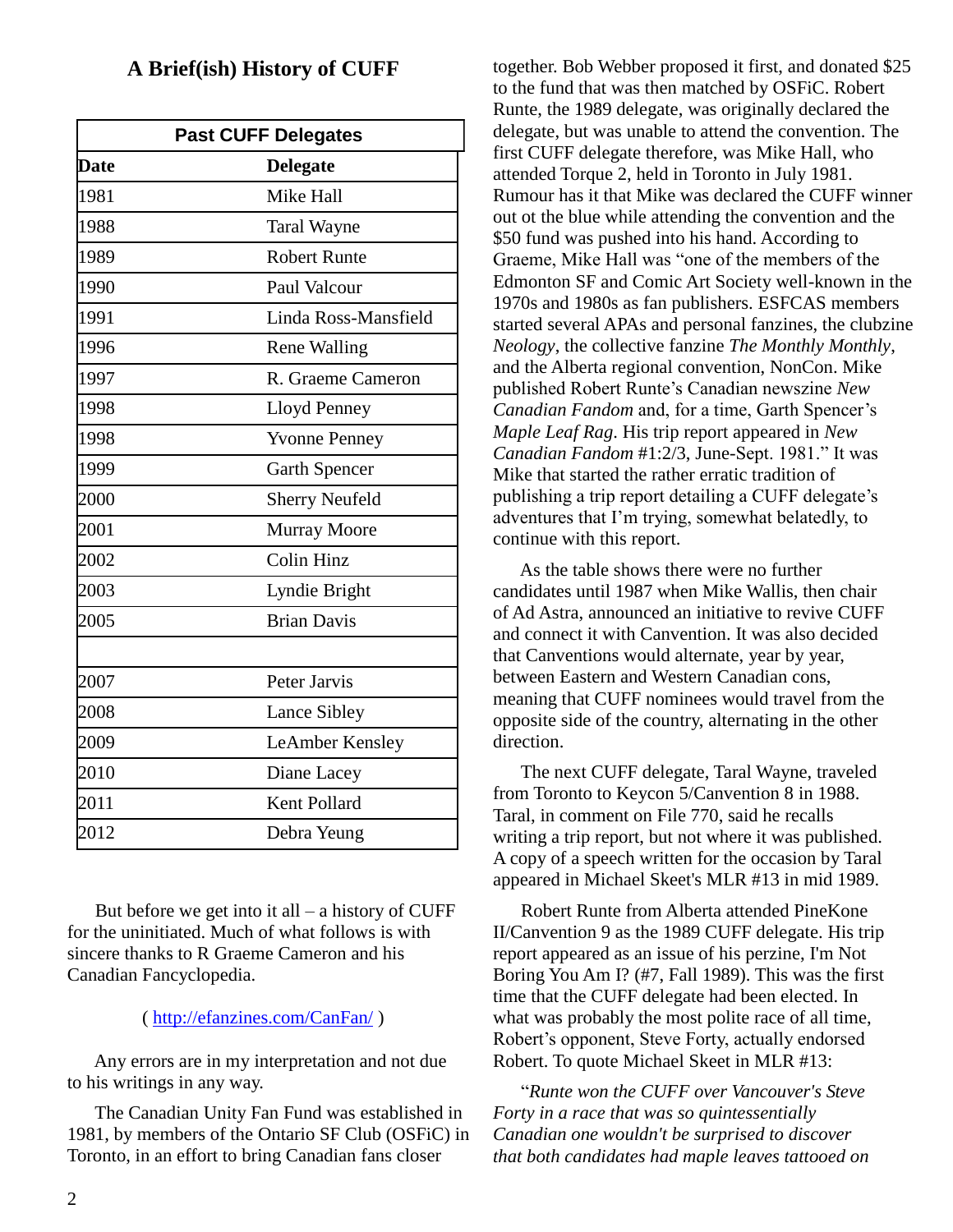*their butts. It was so polite that each spent more time campaigning for the other than himself. That being the case, the final vote count -- 18 for Runte, two for Forty, and two ballots spoiled -- could arguably be considered a victory as much for Forty's logic as for Runte. This is not to impugn Runte's win, but the score would doubtless have been closer had Forty not told everyone who'd listen that he was going to go to Canvention anyway, something Runte couldn't afford without CUFF."*

 Next came Paul Valcour in 1990 and Linda Ross-Mansfield in 1991. Paul published a report in his perzine Long Distance Voyeur, (Dec. 1990). Linda did not publish a trip report but she did publish a very informative essay in the connewszine ConTRACT (Jul-Aug 1995), part of which is excerpted below:

 "We have used as our guide, the rules of both other existing fan funds (ie. TAFF & DUFF), but since CUFF is still in its infancy, and has a smaller financial base than its sister funds, it does not run an election until funds have reached a reasonable quantity to cover the cost of airfare and some accommodation. It usually takes a couple of years to build the fund up again to such a point."

 So perhaps this explains why there was not another CUFF delegate until 1996 when Rene Walling, (co-chair of Anticipation and one of my nominators**(1)**), travelled to Canvention 96/Con-Version XIII in Calgary.

 The next CUFF delegate, was R Graeme Cameron, another of my nominators, **(2)** who traveled to Primedia/Canvention 1997 in Markham Ontario and wrote about it in Issue #10 of his perzine SPACE CADET in October 1998.

 For the following year, breaking the East-West tradition Canvention was held in Montreal and as a result administrator R Graeme Cameron opened up nominations nationwide. Stepping up to the plate were Toronto's own Lloyd and Yvonne Penney, making the long trek to Montreal for Con\*cept98/Boreal98/Canvention 18. A very entertaining report entitled Penneys Up The River and other CUFF Stories' was published in December of 2000. To raise funds for CUFF numbered and signed copies were sold.

 Next up in 1999 was British Columbia fan writer Garth Spencer, who published a trip report entitled 'What I Did On My October Vacation' in which he says he "conducted a last-minute online campaign, and obtained more than enough nominations, from both East and West, in less than two weeks." That reminds me strongly of my own late entry into the CUFF race. Garth attended inCONsequential II/Canvention 19 in Fredericton, New Brunswick as the CUFF delegate.

 In 2000 the delegate was Sherry Neufeld and in 2001 it was Murray Moore, also one of my nominators.**(3)** Murray attended VCON 26/Canvention 21 in 2001 and published his account in 'A Trip Report Found in a Plain Manila Envelope' describing both the convention, and a subsequent trip to visit fans in Seattle. The detail in the report reveals the copious notes Murray must have been taking during the trip, a fact borne out when he quotes one of his hosts saying "Hey, don't you know you're supposed to make up the writing, but talk while you're here?"**(4)**

 Subsequent winners are given in the table above, but Murray's 2001 account is the last time, until now, a CUFF report has been published. When I pointed this out to him in email Murray responded, "I announced subsequent to being the CUFF delegate that I would donate \$50 to CUFF for each published trip report by a successor delegate. I haven't been obliged to make that donation. Yet."**(5)**

### **I won! Now what?**

Nominations for the 2010 race closed on January 31st, and two people, myself and Rob Uhrig, were in the running. Because of a delay in getting the ballot online the original balloting period was extended to March  $13<sup>th</sup>$ . On March  $18<sup>th</sup>$  after leaving sufficient time for late arriving mail in ballots, administrator LeAmber Kensley announced that I had won. She said the race was close and that 40 people had voted, many of them donating more than the minimum. I would have expected more people than that to vote in a contested race, but we had managed to get CUFF talked about and to garner some publicity from it, including several mentions on Mike Glyér's File 770. Rob was very gracious in congratulating me and I would like to personally thank him again for running.

**<sup>(1)</sup>** Thanks Rene!

**<sup>(2)</sup>** Thanks Graeme!

**<sup>(3)</sup>** Thanks Murray! (Okay, I'll stop that now.)

**<sup>(4)</sup>** No point in asking me to what extent I took this advice to heart while

writing this report. I won't tell.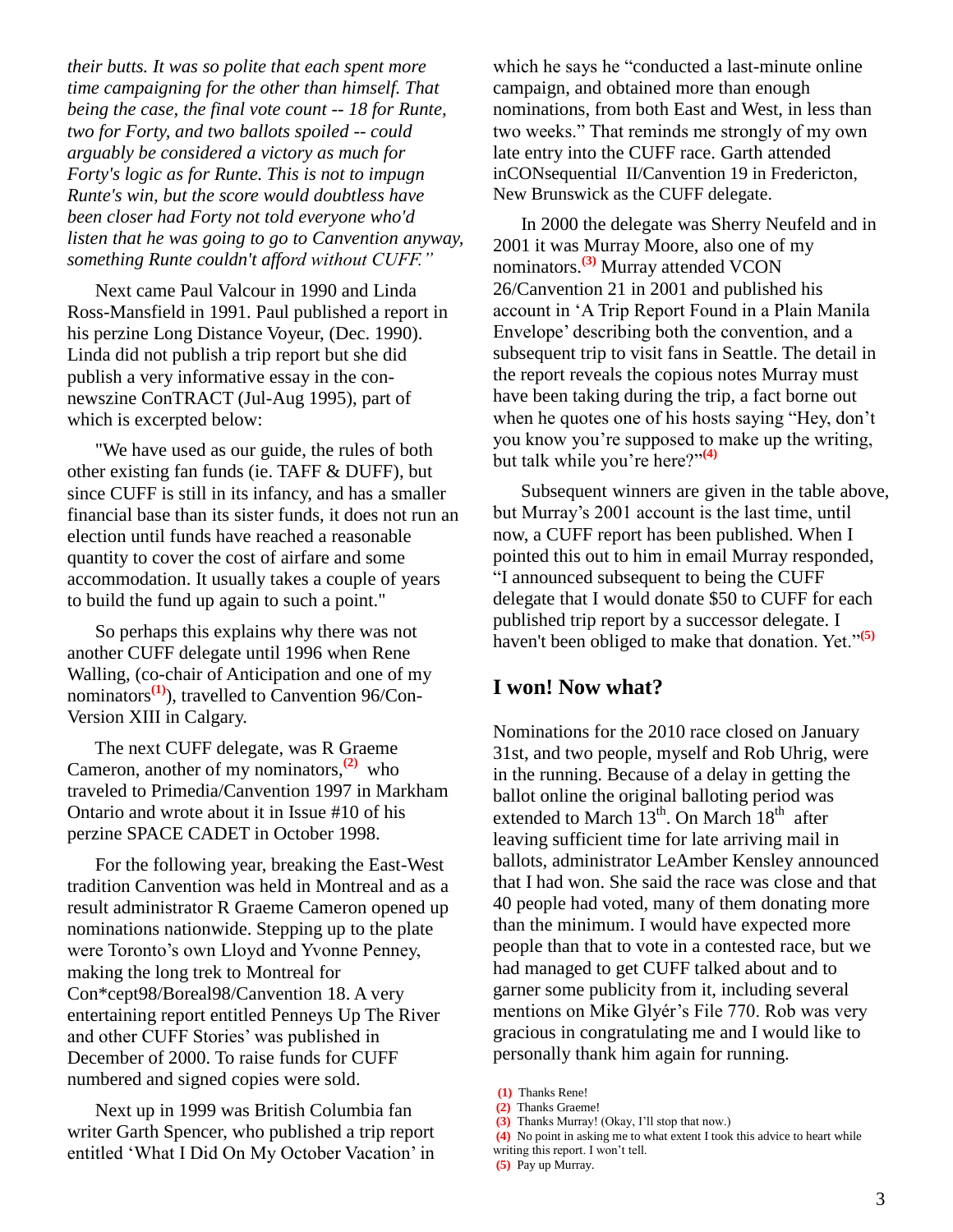So, two months until Keycon and much to do. As a further complication, and one I was of course aware of when I ran, I was committed to attending ConQuest in Kansas City the weekend following Keycon. I had been promising Jeff Orth for years that I would attend ConQuest and always coming up with a reason that I couldn't. This year, two of the guests of honour, Geri Sullivan and Michael Swanwick, were, coincidentally, going to be guests of SFContario, for which I was programming head. And I had been put on the programming team for ConQuest as well. There would obviously be no excuses this year. I would have to find my way from Winnipeg to Kansas City. And let me say, in case this is coming across as an onerous task, that it categorically wasn't. I was not just committed to going to ConQuest, but I was madly looking forward to it. So, flying to Winnipeg, attending Keycon and spending a few days hanging out with local fandom, then using air miles to fly from Winnipeg to Kansas City and back seemed like the best choice. Winnipeg was closer to Kansas City than Toronto, and therefore fewer miles were needed. No luck though, no air mile flights left from Winnipeg to that destination. I ended up booking a flight from Toronto to Kansas City departing the day of my return flight from Winnipeg. If this was to be the biggest complication that I faced then I was good with that.

 Then there were the fundraising responsibilities that came along with being a CUFF delegate that needed to be dealt with. There would be a fundraising auction at Keycon and I needed items to auction. The absolutely wonderful Geri Sullivan, on hearing that I was the delegate, offered me a Baggiecon promotional costume from the Baggiecon party at Valleycon the year before Baggiecon 1 to auction off in Winnipeg. As you know Bob, Baggiecon is the SF fan gathering at the Winnipeg Folk Festival run by Dave Clement and others. From the many reports I've heard, a great time is always had by all. One year I may even attend it for myself. I could think of a few things of my own that would be worth donating, and LeAmber had a few items left over from her term as administrator, but I would need more. Unfortunately because of unforeseen circumstances Geri's Baggiecon poncho didn't arrive in time, but later she donated some fantastic items for the auction at SFContario 1.

 A quick email to John Scalzi and he graciously offered a signed novel and even agreed to deliver it to me personally during his upcoming April appearance at the Merril collection in Toronto. To my absolute delight he brought a limited edition copy of his novel, the Hugo nominated The Last Colony. There are only 400 numbered and 15 lettered editions in print and this was one of the lettered editions. I parted with signed first editions of Ben Bova and Christopher Moore novels from my own collection and Catherine Crockett came back from Corflu that year with candies and Cadbury chocolate straight from the UK and a couple of Sue Mason illos. Taral Wayne donated a drawing along with several other items. Murray Moore contributed a couple of copies, one softcover and one hard-cover, of The Night Sessions*,* a Ken McLeod novel that was never released in North America. I decided to save the hard-cover for the SFContario auction, since Murray wanted the opportunity to bid on it himself, but I felt I had enough for the auction. So it was off to Winnipeg.

 I'd booked an early flight, a ridiculously early flight actually, in order to get the best deal on price. My partner Cliff dropped me off at the Toronto airport at ohgodo'clock in the morning, and no doubt went directly home for a nap, assuming he didn't take a pre-nap snooze at the side of the road. I certainly wouldn't have blamed him. I checked my luggage (Free on Air Canada! That was a treat.) went through security and stood in front of Tim Horton's staring blankly, trying to determine if I should have breakfast (NO! My stomach said decidedly. It's too early for food) and settled on a coffee. (It's never too early for coffee.)

 The flight was bumpy for a while, but uneventful otherwise, and I landed in Winnipeg at 9:30 AM. I was met at the luggage carousel by LeAmber Kensley, the previous CUFF delegate during Anticipation and chair of Keycon that year. I had told LeAmber in email that I knew how busy the con-chair was going to be the day before the con was to begin and that I was quite happy to make my own way to the hotel, particularly given how early I was arriving, but she wouldn't hear of it and insisted on meeting me anyway, which was very nice of her.

 I should probably explain a little about Canvention. Canvention is the Canadian national science fiction convention, where the Prix Aurora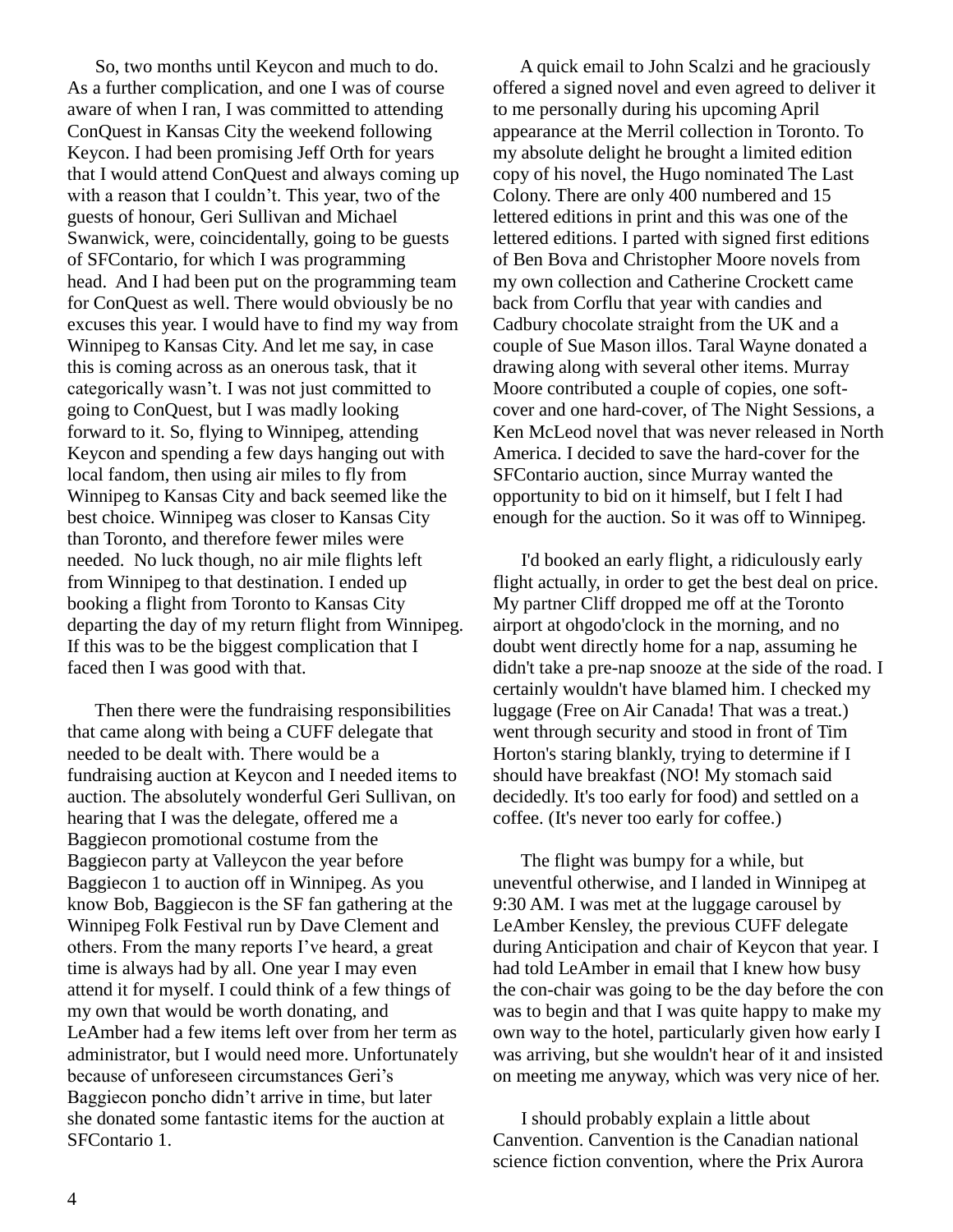Awards are presented each year. It is usually hosted by another convention which is determined at the previous year's AGM. The host convention has two main duties. That is to hold an AGM and hold a ceremony for the Auroras, the annual Canadian Science Fiction & Fantasy Association Awards, essentially Canada's version of the Hugos. Last year it was at Anticipation in Montreal, this year it was at Keycon, and next year's location was to be determined at Sunday morning's AGM. (These things always scheduled on Sunday mornings. Why is that?)

 Given that it was so early in the day I couldn't yet check into my room in the hotel so LeAmber dropped me off at her house, which was lovely. It sat on a gorgeous tree-lined street ("All the streets in Winnipeg are tree-lined." LeAmber said when I commented on it.) and had a huge picture window looking out on it all. LeAmber had a lot to do, naturally, and left to run some errands. So I sat and read my email and got caught up on a few things while I waited to be able to check in. After a couple hours LeAmber took me over to the hotel and checked me in. The room was great, with two double beds and a great view of the city that looked out over the Forks, which are located at the confluence of the Red River and the Assiniboine River, and a traditional meeting place. Keycon generously paid for the room for me, not something that's required of the Canvention host, saving the fund quite a bit for which I'm very thankful. (The current Canvention, When Words Collide in Calgary, refused to even comp the CUFF delegate's membership.) And this was the first time I'd had a room to myself at a convention. I could certainly get used to this, but probably won't have the opportunity to do so. It was late afternoon by this time, and my stomach, no longer as reticent as it had been earlier, was in fact demanding food. I ventured out to find some dinner. It didn't take much wandering to find a nearby mall with a convenient food court and, too hungry to look any further, I settled on a burger.

 After that it was back to the hotel to register and rest for awhile. I finally managed to connect up with Cliff Stornel. Cliff was the programming head for Keycon. We'd emailed back and forth and planned to get together when I arrived in Winnipeg. Cliff had offered me a walking tour of downtown Winnipeg on arrival and we'd been playing phone

tag all afternoon. It was a little late for a walking tour but I met up with Cliff and his wife Alex in the hotel bar for a drink and we got acquainted. While there we ran into Julie Czerneda and Steve Stirling and chatted for awhile but the early start to my day caught up with me hard and I begged off to get some much needed sleep. Cliff and I arranged to have my walking tour the next afternoon.

 The next afternoon I met Cliff in the lobby and off we went to see some of the sights. Winnipeg is a really beautiful city with a particularly lovely downtown. They have maintained an impressive amount of their heritage buildings in the core. Now, you'll see some preserved buildings and store fronts wandering around downtown Toronto, including some very striking ones, but nothing even approaching this. Where Toronto has maybe kept no more than 10% of it's early architecture intact in some way, Winnipeg seems to have saved something approaching 90% of theirs. It's really something to see and has served as the backdrop for many movies, including the The Assassination of Jessie James by the Coward Robert Ford.



### *Burton Cummings Theatre, Winnipeg, Manitoba*

 One of the more memorable buildings was the Burton Cummings theatre, obviously named after the original singer and keyboardist for the Guess Who and a Winnipeg native. In the past it's been known as the Odeon theatre, the name still emblazoned across the side of the building, and the Walker theatre. On this site in January 1914 suffragette Nellie McClung and the political equality league organized a mock "Women's Parliament" in an attempt to get the people of the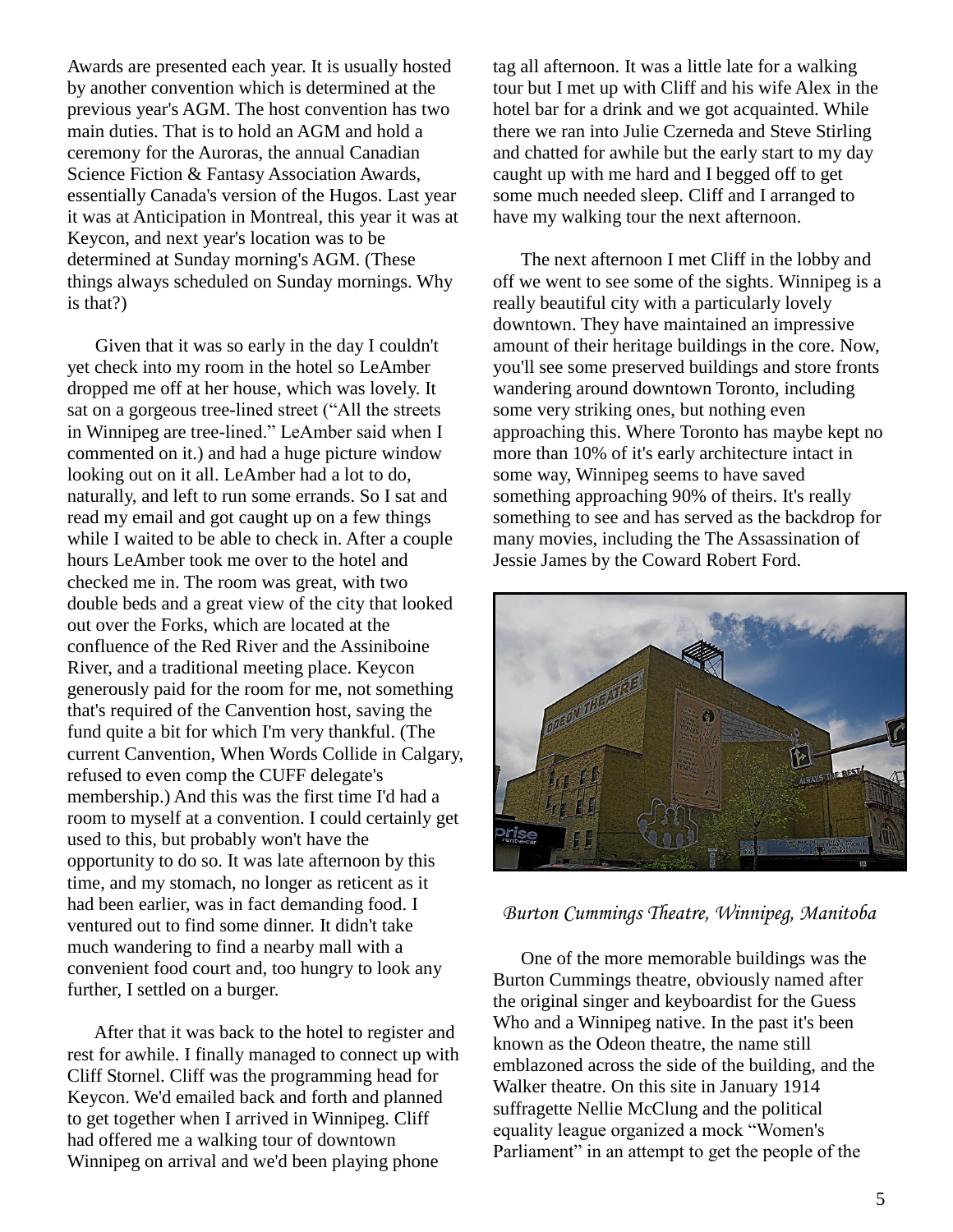province laughing at the absurdity of denying women the right to vote. It's a familiar story to most Canadians due to its being featured in a series of Canadian historical vignettes shown repeatedly (and I do mean *repeatedly*) on Canadian television.

 After returning to the hotel I headed up to the hotel restaurant for food. I'd been planning on going out for Dim Sum earlier with LeAmber but she was unable to make it, due to chair duties, and had been without her phone for a few hours so she was unable to let me know, or to pick up the message I had asked Cliff Stornel to leave for her. Another missed breakfast resulted but the hotel restaurant served a pretty good burger, much better than my food court burger of the previous evening, even if they wouldn't cook it medium rare for me. It's a point of contention with me that most restaurants in Canada will not cook a hamburger anything less than medium well. In Ontario it's a health code violation and it may be in other places, I don't know. But guess what? I'm a grown up, and I know how I like my burgers cooked. I'm willing to assume the risk to life and limb inherent in eating a medium rare burger dammit! But I digress. Anyway, at less than \$10 for burger and fries before tip it was reasonable price, particularly for a hotel restaurant. After eating I went back to my room to prepare for opening ceremonies and panels.



 *Following opening ceremonies, Nalo Hopkinson serves up ice cream to the members of Keycon. S.M. Stirling is at the end of the row checking out the vanilla, and that's Cliff Stornel on the right.*

 Opening ceremonies was enjoyable but long, lasting over an hour and a half. Liana K was the

Mistress of Ceremonies and she's always pretty entertaining and very good in front of a crowd. Reading the list of guests from the program book did lead to one faux pas though, as one of the author guests, Steve Stirling, was passed over until pointed out by the audience. Nobody's perfect. There was an ice cream social to follow in which all of the guests served ice cream to the members. A brilliant idea but with so many guests there was no room behind the ice cream counter for me, so I hung back and snapped pictures instead, and may have eaten some ice cream.

 At some point here I should probably break off and talk about programming at the con and this seems as good a time as any. Cliff and Alex were wonderful people and they were so very welcoming and hospitable to me during my visit that I feel a bit ungrateful writing this. They were almost certainly on a bit of a learning curve with this, never having done programming before, and they worked very hard. When I learned that I was going to be the CUFF delegate I contacted programming at Keycon, (which would be Cliff and Alex), and sent them several ideas for panels, expecting they might like to use a few of them. My ideas were hardly dripping with brilliance or anything, but I know, having done programming myself, that ideas from participants are always welcome. To my surprise they used all but one, which was gratifying and not without a certain amount of egoboo. The week before Keycon I went to the website to determine my schedule and to my surprise, and slight horror, I discovered that with one exception I had been put on all of these panels by myself. They were specifically sent as panel ideas, not as presentations, and while I can go on at length, (as you're no doubt currently discovering), I wasn't comfortable with the idea of speaking for an entire hour by myself on each of these topics. Looking over the schedule in the programming book it appeared that I wasn't the only person this had happened to. The vast majority of the items had a single panellist. Near as I could tell they seemed to have used almost every program idea sent to them, while programming only the person who had sent it to be on the panel. So a week before con I'm scrambling, writing people I know will be there, and trying to find more people for my panels. (Actually I believe begging might be a more accurate description.)

 My first panel was scheduled for Friday night, in the main room. It was a panel dealing with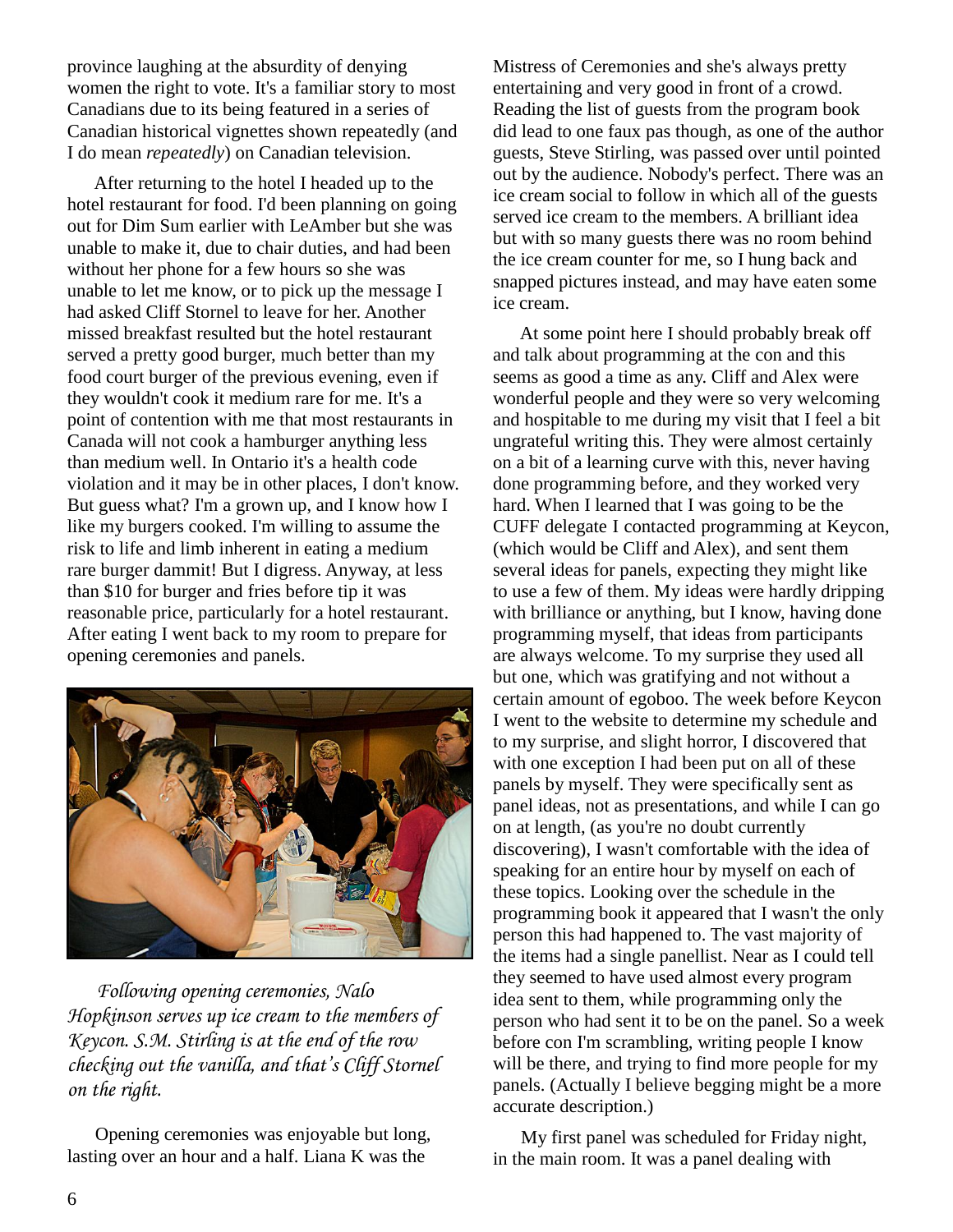conrunning and was to to follow a concert by Devo Spice, which followed the opening ceremonies. The opening ceremonies had run a half an hour late and another concert by Worm Quartet was to follow this panel. Scheduling what can be expected to be a fairly low interest panel in the main room between two concerts was somewhat baffling, to say the least. Fannish panels attract less attendees in my experience and even most people inclined to attend fannish panels probably care little about conrunning. I'd recruited Kirsten Morrell, a good friend from Calgary and a former chair of Con-Version to sit on the panel with me. As we sat in the room watching the first concert go a half hour overtime because of the late start it was very apparent that nobody in that room had any interest in conrunning. I went up to Worm Quartet (who, despite the misleading name, is actually one person) and told him he might as well just play through. Then Kirsten and I took off to join the parties. Seemed like a good idea at the time, and it still does actually.

 Speaking of parties, hospitality is something Keycon does very well. A lot better than most Canadian regional conventions in my opinion. The highlight for me on Friday was the Aurora nominees party. Good food, good drink and so much wonderful company. I spent time talking with too many people to mention, chief amongst them was Kirsten herself, who I actually didn't really know that well at all before the convention, having only come across her on a few mutual mailing lists. I came away from the convention thinking of her as a good friend and that, after all, is exactly what CUFF is all about. (At one point. I believe it was on Saturday sometime, Rob Sawyer, who is a good friend of Kirsten's came across us talking animatedly in the dealer's room. He took one look at the two of us and said, happily, "You two are bonding aren't you? I *knew* it would happen.") I was also able to catch up with Liz Westbrook-Trenholm, (who is fantastic), and her husband Hayden Trenholm, (ditto). I got to know Barb Galler-Smith, who's really lovely, better as well. All so very gratifying, and it made me very happy that I had decided to run for CUFF.

 While we're on the subject of hospitality, the Keycon consuite was completely awesome, the best I've ever seen at a Canadian regional and I hoped we'd do as well at SFContario 1 the following November. (And with Catherine Crockett running it, I absolutely believe SFContario met this goal.)

Unfortunately, in my experience, a lot of Canadian regional cons see a consuite not as the social center of the convention that it should be, but as a place where all those freeloading members are scarfing free food. I kid you not, I'm barely paraphrasing things that other conrunners have said. This year the Keycon consuite had an Egyptian theme. Past themes apparently have included space suits made out of duct tape. (I honestly can't think of a single thing that *screams* Canadian fandom quite like a spacesuit made out of duct tape.) On Friday night the consuite was host to a book launch for The Aurora Awards: Thirty Years of Canadian Science Fiction. This collection was the second collection from the Montreal small press Nanopress. It was a good party and I spent some time chatting and catching up with people, including Linda Ross-Mansfield who was behind the bar, and whom I probably hadn't seen since Torcon 3 in 2003. At some point I was introduced to Lyndie Bright, the CUFF delegate who had travelled to Torcon 3. All in all, it was a great evening. Eventually I decided that since it was probably about midnight I would be responsible and get a good night's sleep so I didn't burn myself out too early in the con and could put in a good showing at the next day's panels. I said my good nights and headed up to my room only to find to my astonishment that it was after 2 AM. Time does fly when you're having fun, doesn't it?



 *Unidentified fellow (entire audience of Canadian Fandom Panel) trying to escape an empty room. Note the deer-in-the-headlights expression. Remember this kids, be very careful which panel rooms you enter.*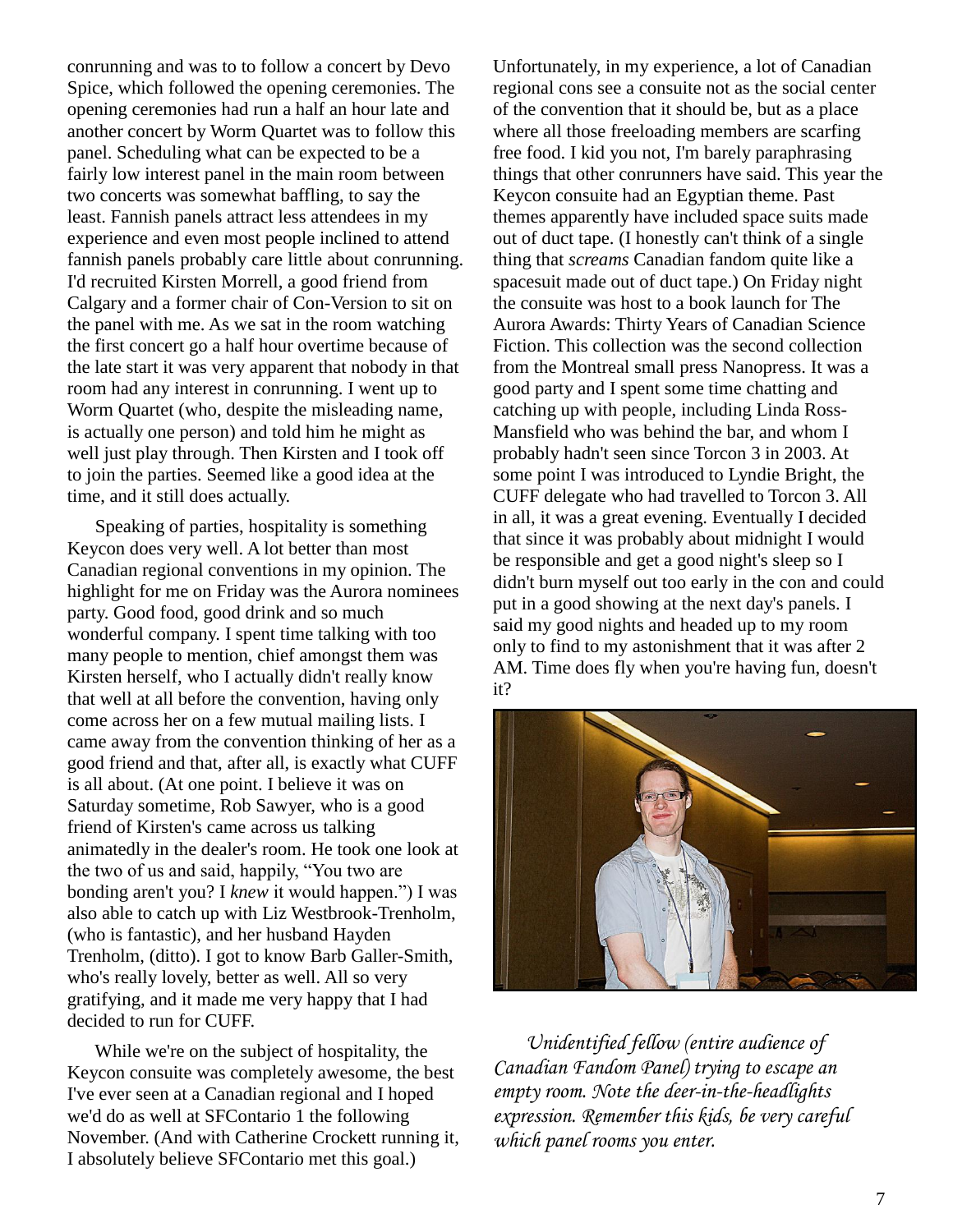Somehow I still managed to get up the next morning in time for my 10 AM panel, which because of a mix up in the program grid actually turned out to be an 11 AM panel. I really could've used that extra hour sleep. I'd recruited Rene Walling to join me on this one and the topic was Canadian fandom, apparently not a hugely popular topic as not one single person showed up to hear it. I would like to point out that the unofficial rules state that we could've in fact continued the panel in the bar, but we didn't. In fact we stayed and talked about Canadian Fandom, CUFF, fanzines, conventions etc. We actually had a rather good, completely on-topic panel for an invisible audience. About half way through the hour one person did show up, looking for a different panel, poor lost soul. We trapped him there, still talking about Canadian fandom, he tried to escape, really he did. But there was just no getting away.

 The next hour was the "Why re-read?" panel that I had suggested. Thankfully Julie Czerneda volunteered to join this panel because she liked the topic. This time we were actually out-numbered by the four people in the audience for this panel so the bar option was off the table. In fact it really was a very enjoyable panel, a great discussion of the topic with lots of audience participation, the kind of panel that makes me love participating in programming.

 After this I had a free hour, which was spent wandering through the dealer's room and the art show. Art show is another thing that Keycon did very well. The art shown was well displayed with a lot of variety and the show itself was huge compared to others I'd seen in Eastern Canada. Great job all around. The artist GOH was Kari-Ann Anderson, a local artist, and her work was stunning. The Egyptian themed cover of the program book looked marvellous.

 Next up was my panel on the 2010 Hugo Awards, a discussion of this year's nominees. Again, I had roped Rene Walling into doing the panel with me and, likely due to a combination of the topic and the later hour, we actually had an audience, as much as 6 people at one point which, let's face it, was practically a *horde* compared to the rest of my panels. It was a good panel and between the two of us we were able to cover the topic pretty well. He knew the categories, graphic novel for example, that I was unfamiliar with, and with the always welcome audience participation, we were able to touch on

pretty much every nominee over the course of the hour. At the end of the panel Robbie Bourget joined us for the "Looking back at Anticipation" panel. This was the one panel I hadn't originally been scheduled to do alone. It was mainly memories and reminiscing. I had done double duty at Anticipation. I was a member of the Hugo committee and co-ran the consuite. Both areas seemed to go well and I really had a very good time. It was by far my best Worldcon experience at the time, so spending an hour talking about it, along with the con-chairs was really enjoyable. Alas, there were only two people in the audience, the kidnap victim from our earlier panel and one other, but they stayed throughout the hour. (Although for our kidnap victim that may just have been a case of Stockholm Syndrome.) In some ways it seemed very much like a Smofcon panel, which is neither good nor bad, just different. So here it was, 4 PM on a Saturday and my panels were finished, and in case you hadn't noticed, except for a very quick nosh in the consuite, I still hadn't eaten. So I hit the hotel restaurant again for their burger and fries (breakfast of champions, clearly this was not a foodie vacation) and went up to my room for some quiet time.

 Saturday night was the Masquerade. Liana K and Julie Czerneda shared hosting duties and they were great together and seemed to really enjoy it. Afterwards was the dance, something I don't normally go to at cons, but this time I wanted to check it out. The DJ, Mark Dagopher Dobres (AKA DJ Gopher), was very good. I stuck around a while and enjoyed it but the dance really isn't my thing. I decided I'd rather spend the time socializing at the parties and in the consuite. While in the consuite I was approached by Rob Sawyer and Cliff Samuels. There are a lot of Cliffs in this report. I can see it might be hard to keep them all straight. This particular Cliff was (and still is) a member of the Aurora committee. It had been expected that Polaris, a Toronto area con with a media focus (you may know it as the former Toronto Trek) would be bidding to host Canvention 2011. Indeed, some of their concom had expressed an interest. However now they had apparently changed their mind, and right before the AGM. There were no other bidders. Rob and Cliff asked me to bid for SFContario to become the Canvention host. Now generally this is the kind of thing that couldn't be done unless first discussed by the committee but, as it happens, we had discussed what we thought was the remote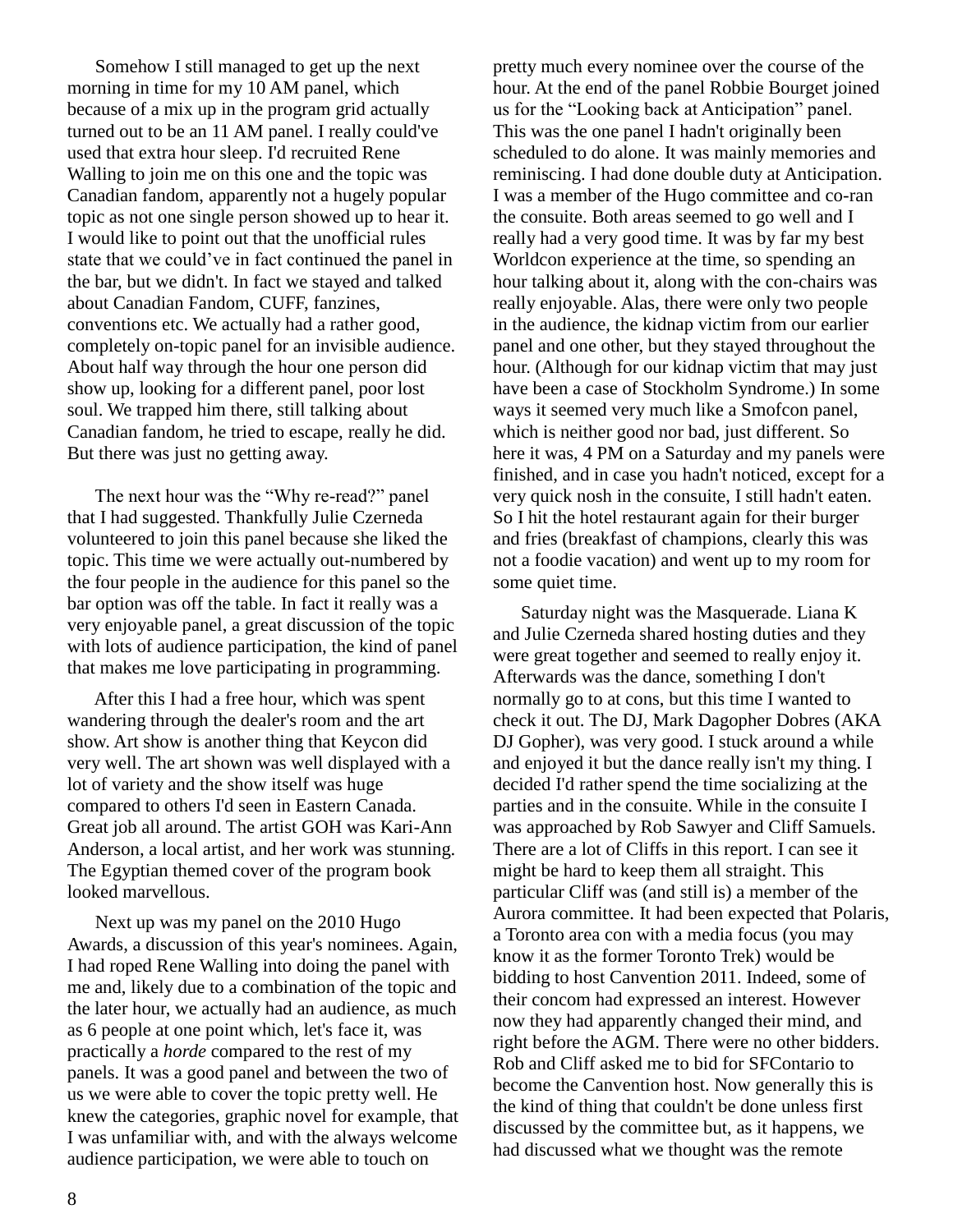possibility of this happening at a previous committee meeting. The general consensus was that it would be rather hubristic of us to bid for a Canvention when as yet we hadn't even had our inaugural convention, and the preference was to wait until next time, (in 2013), but, should it come about that nobody else was bidding we felt capable to hold the Canvention in 2011 and would be willing to step up to the plate. I had even confirmed this position with our con-chair, Alex Von Thorn, a couple of days earlier. I really hadn't expected it to happen but that was the scenario that seemed to be playing out, so I agreed that SFContario would be willing to put in a bid to hold the next Canvention at the following day's AGM. Sunday was going to be an early day with the Canvention AGM schedule for 9 AM, and now all of a sudden it seemed I'd be bidding for Canvention, so I headed off to get some rest.

 9 AM comes rather early on the Sunday morning of a con, $\frac{1}{1}$  and I got up even earlier in order to be there ahead of time. I wanted to talk to the chair, Clint Budd, about volunteering help with the Aurora Award committee. I felt that my experience with Hugo administration could be of use. So it was another day, another skipped breakfast, but Clint seemed amenable to my being on the committee and asked that I put my name forward during the meeting. Somehow, I honestly don't know how, I ended up sitting up front at the meeting and taking minutes, which was not something I'd really considered to be part of my skill set then or now. It seemed well attended. I didn't know what the usual numbers for these meetings might be but there were probably about 15 or so people in attendance, which struck me as pretty good for early Sunday morning. (Although the following year, at SFContario 2, the numbers were much larger even though scheduled at the same time) The Board of Directors was elected by acclimation, and included representation from several regions of Canada. (Consisting of myself, Cliff Samuels, Clint Budd, Jane Garthson, Jean-Louis Trudel. Kent Pollard, LeAmber Kensley, and Randy McCharles.) I presented a bid for SFContario which, there being no other bids, carried. Some wholly understandable concern regarding the fact that SFContario 1 had not yet happened was raised but those in attendance were reassured by the depth of experience on the committee, (which I have to admit was pretty good.)

 In one odd occurrence John Mansfield expressed his disappointment at SFContario's choice of Fan guest of honour. I happen to think we had a wonderful Fan guest of honour in Geri Sullivan, (and the rest of the committee enthusiastically agreed, and, really, I don't fully understand why John even cared). I'm not even sure how it came about as I was busily catching up with taking down the minutes, but I looked up and John seemed rather perturbed over our choice. Odd. I was taken aback for half a second and then, in little more than a knee-jerk reaction, I said "But John, Geri was fan guest at Keycon." Keycon being John's home con and one he's chaired multiple times.

John replied "No she wasn't"

 LeAmber, who was sitting in the chair in front of him looked back and said "Yes, she was. Keycon 7."

 "Oh okay, never mind." was all he could say. Very odd exchange.

 Anyway, the meeting adjourned at 11:15, a little over two hours later, which isn't really that bad for an AGM, and SFContario had itself a Canvention.

 After that I went up to the consuite for some lunch and retrieved the CUFF auction items from my room. Next up was the art auction, which would precede the CUFF auction. The art auction actually took quite awhile. There were a lot of items that went to auction from the art show. Which was really not surprising, given the quality of the art at Keycon. Eventually they got to my items. I described some of them, where necessary, but didn't actually conduct the auction myself. The Keycon people, including LeAmber, took care of that and did it very well. In the end more than \$200 was raised for CUFF and that, combined with the \$250 donation from Anticipation, meant that I had already raised more than I had spent. (And this was again fully due to Keycon`s generosity in providing me with a room for the convention.) With the auction over I met with the rest of the newly elected Aurora board of directors to assemble the awards before returning to my room to get ready for the Aurora Award ceremony.

 As I said earlier one of the requirements of hosting Canvention is to hold the Aurora ceremony.

**<sup>(1)</sup>** Yeah, I know. 9 o'clock comes at 9 o'clock but it feels a lot earlier when it's 9 o'clock on a Sunday.